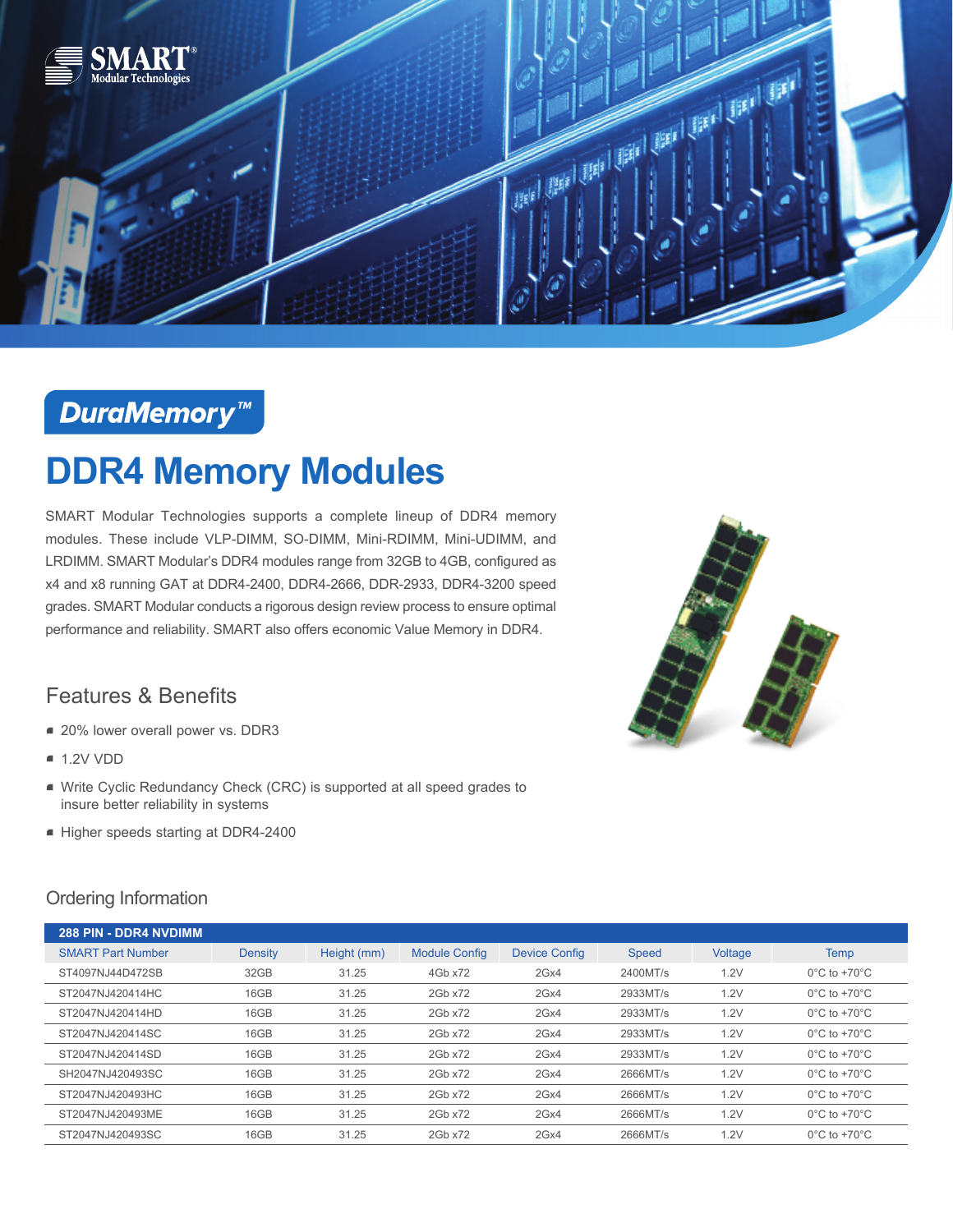| 288-PIN - DDR4 RDIMM          |                |             |                      |                      |              |         |                                      |  |
|-------------------------------|----------------|-------------|----------------------|----------------------|--------------|---------|--------------------------------------|--|
| <b>SMART Part Number</b>      | <b>Density</b> | Height (mm) | <b>Module Config</b> | <b>Device Config</b> | <b>Speed</b> | Voltage | <b>Temp</b>                          |  |
| STT8197RD420825ME             | 64GB           | 31.75       | 8Gb x72              | 2Gx8                 | 3200MT/s     | 1.2V    | -40 $^{\circ}$ C to +85 $^{\circ}$ C |  |
| ST8197RD440414HA              | 64GB           | 31.25       | 8Gb x72              | 4Gx4                 | 2933MT/s     | 1.2V    | $0^{\circ}$ C to +70 $^{\circ}$ C    |  |
| ST8197RD440414SA              | 64GB           | 31.25       | 8Gb x72              | 4Gx4                 | 2933MT/s     | 1.2V    | $0^{\circ}$ C to +70 $^{\circ}$ C    |  |
| ST8197RD420893MB              | 64GB           | 24.4        | 8Gb x72              | 2Gx8                 | 2666MT/s     | 1.2V    | $0^{\circ}$ C to +70 $^{\circ}$ C    |  |
| STT4097RD420825ME             | 32GB           | 31.25       | 4Gb x72              | 2Gx8                 | 3200MT/s     | 1.2V    | -40 $^{\circ}$ C to +85 $^{\circ}$ C |  |
| ST4097RD420493SC              | 32GB           | 31.25       | 4Gb x72              | 2Gx4                 | 2666MT/s     | 1.2V    | $0^{\circ}$ C to +70 $^{\circ}$ C    |  |
| ST4097RD420893SA              | 32GB           | 31.25       | 4Gb x72              | 2Gx8                 | 2666MT/s     | 1.2V    | $0^{\circ}$ C to +70 $^{\circ}$ C    |  |
| STI4097RD420493SC             | 32GB           | 31.25       | 4Gb x72              | 2Gx4                 | 2666MT/s     | 1.2V    | -40 $^{\circ}$ C to +85 $^{\circ}$ C |  |
| ST2047RD410814SC              | 16GB           | 31.25       | 2Gb x72              | 1Gx8                 | 2933MT/s     | 1.2V    | $0^{\circ}$ C to +70 $^{\circ}$ C    |  |
| ST2047RD410893SC              | 16GB           | 31.25       | 2Gb x72              | 1Gx8                 | 2666MT/s     | 1.2V    | $0^{\circ}$ C to +70 $^{\circ}$ C    |  |
| ST2047RD420493SC              | 16GB           | 31.25       | 2Gb x72              | 2Gx4                 | 2666MT/s     | 1.2V    | $0^{\circ}$ C to +70 $^{\circ}$ C    |  |
| STI2047RD410893SC             | 16GB           | 31.25       | 2Gb x72              | 1Gx8                 | 2666MT/s     | 1.2V    | -40 $^{\circ}$ C to +85 $^{\circ}$ C |  |
| ST1027RD410893SC              | 8GB            | 31.25       | 1Gb x72              | 1Gx8                 | 2666MT/s     | 1.2V    | $0^{\circ}$ C to +70 $^{\circ}$ C    |  |
| STI1027RD410893SC             | 8GB            | 31.25       | 1Gb x72              | 1Gx8                 | 2666MT/s     | 1.2V    | -40 $^{\circ}$ C to +85 $^{\circ}$ C |  |
| ST1027RD451893SF              | 8GB            | 31.25       | 1Gb x72              | 512Mx8               | 2666MT/s     | 1.2V    | $0^{\circ}$ C to +70 $^{\circ}$ C    |  |
| STI1027RD451893SF             | 8GB            | 31.25       | 1Gb x72              | 512Mx8               | 2666MT/s     | 1.2V    | -40 $^{\circ}$ C to +85 $^{\circ}$ C |  |
| ST5127RD451893HB              | 4GB            | 31.25       | 512Mb x72            | 512Mx8               | 2666MT/s     | 1.2V    | $0^{\circ}$ C to +70 $^{\circ}$ C    |  |
| ST5127RD451893MF              | 4GB            | 31.25       | 512Mb x72            | 512Mx8               | 2666MT/s     | 1.2V    | $0^{\circ}$ C to +70 $^{\circ}$ C    |  |
| ST5127RD451893ND              | 4GB            | 31.25       | 512Mb x72            | 512Mx8               | 2666MT/s     | 1.2V    | $0^{\circ}$ C to +70 $^{\circ}$ C    |  |
| ST5127RD451893SF              | 4GB            | 31.25       | 512Mb x72            | 512Mx8               | 2666MT/s     | 1.2V    | $0^{\circ}$ C to +70 $^{\circ}$ C    |  |
| 288-PIN - DDR4 Mini-RDIMM     |                |             |                      |                      |              |         |                                      |  |
| <b>SMART Part Number</b>      | Density        | Height (mm) | <b>Module Config</b> | <b>Device Config</b> | <b>Speed</b> | Voltage | <b>Temp</b>                          |  |
| ST2047MR410893HC              | 16GB           | 30          | 2Gb x72              | 1Gx8                 | 2666MT/s     | 1.2V    | $0^{\circ}$ C to +70 $^{\circ}$ C    |  |
| ST2047MR410893SC              | 16GB           | 30          | 2Gb x72              | 1Gx8                 | 2666MT/s     | 1.2V    | $0^{\circ}$ C to +70 $^{\circ}$ C    |  |
| ST1027MR451893SF              | 8GB            | 30          | 1Gb x72              | 512Mx8               | 2666MT/s     | 1.2V    | $0^{\circ}$ C to +70 $^{\circ}$ C    |  |
| 288-PIN - DDR4 ULP Mini-RDIMM |                |             |                      |                      |              |         |                                      |  |
| <b>SMART Part Number</b>      | <b>Density</b> | Height (mm) | <b>Module Config</b> | <b>Device Config</b> | Speed        | Voltage | <b>Temp</b>                          |  |
| SH2047MR410872SBU             | 16GB           | 17.78       | 2Gb x72              | 1Gx8                 | 2400MT/s     | 1.2V    | $0^{\circ}$ C to +70 $^{\circ}$ C    |  |
| ST1027MR410893SCU             | 8GB            | 17.78       | 1Gb x72              | 1Gx8                 | 2666MT/s     | 1.2V    | $0^{\circ}$ C to +70 $^{\circ}$ C    |  |
| ST5127MR451893SFU             | 4GB            | 17.78       | 512Mb x72            | 512Mx8               | 2666MT/s     | 1.2V    | $0^{\circ}$ C to +70 $^{\circ}$ C    |  |
| 288-PIN - DDR4 VLP Mini-RDIMM |                |             |                      |                      |              |         |                                      |  |
| <b>SMART Part Number</b>      | Density        | Height (mm) | <b>Module Config</b> | Device Config        | <b>Speed</b> | Voltage | <b>Temp</b>                          |  |
| ST4097MR44D825MBV             | 32GB           | 18.75       | 4Gb x72              | 2Gx8                 | 3200MT/s     | 1.2V    | $0^{\circ}$ C to +70 $^{\circ}$ C    |  |
| ST4097MR44D814MBV             | 32GB           | 18.75       | 4Gb x72              | 2Gx8                 | 2933MT/s     | 1.2V    | $0^{\circ}$ C to +70 $^{\circ}$ C    |  |
| ST4097MR44D814SAV             | 32GB           | 18.75       | 4Gb x72              | 2Gx8                 | 2933MT/s     | 1.2V    | $0^{\circ}$ C to +70 $^{\circ}$ C    |  |
| ST4097MR44D893SAV             | 32GB           | 18.75       | 4Gb x72              | 2Gx8                 | 2666MT/s     | 1.2V    | $0^{\circ}$ C to +70 $^{\circ}$ C    |  |
| ST2047MR420825SAV             | 16GB           | 18.75       | 2Gb x72              | 2Gx8                 | 3200MT/s     | 1.2V    | $0^{\circ}$ C to +70 $^{\circ}$ C    |  |
| ST2047MR420893SAV             | 16GB           | 18.75       | 2Gb x72              | 2Gx8                 | 2666MT/s     | 1.2V    | $0^{\circ}$ C to +70 $^{\circ}$ C    |  |
| ST1027MR410893SCV             | 8GB            | 18.75       | 1Gb x72              | 1Gx8                 | 2666MT/s     | 1.2V    | $0^{\circ}$ C to +70 $^{\circ}$ C    |  |
| ST5127MR451893SEV             | 4GB            | 18.75       | 512Mb x72            | 512Mx8               | 2666MT/s     | 1.2V    | $0^{\circ}$ C to +70 $^{\circ}$ C    |  |

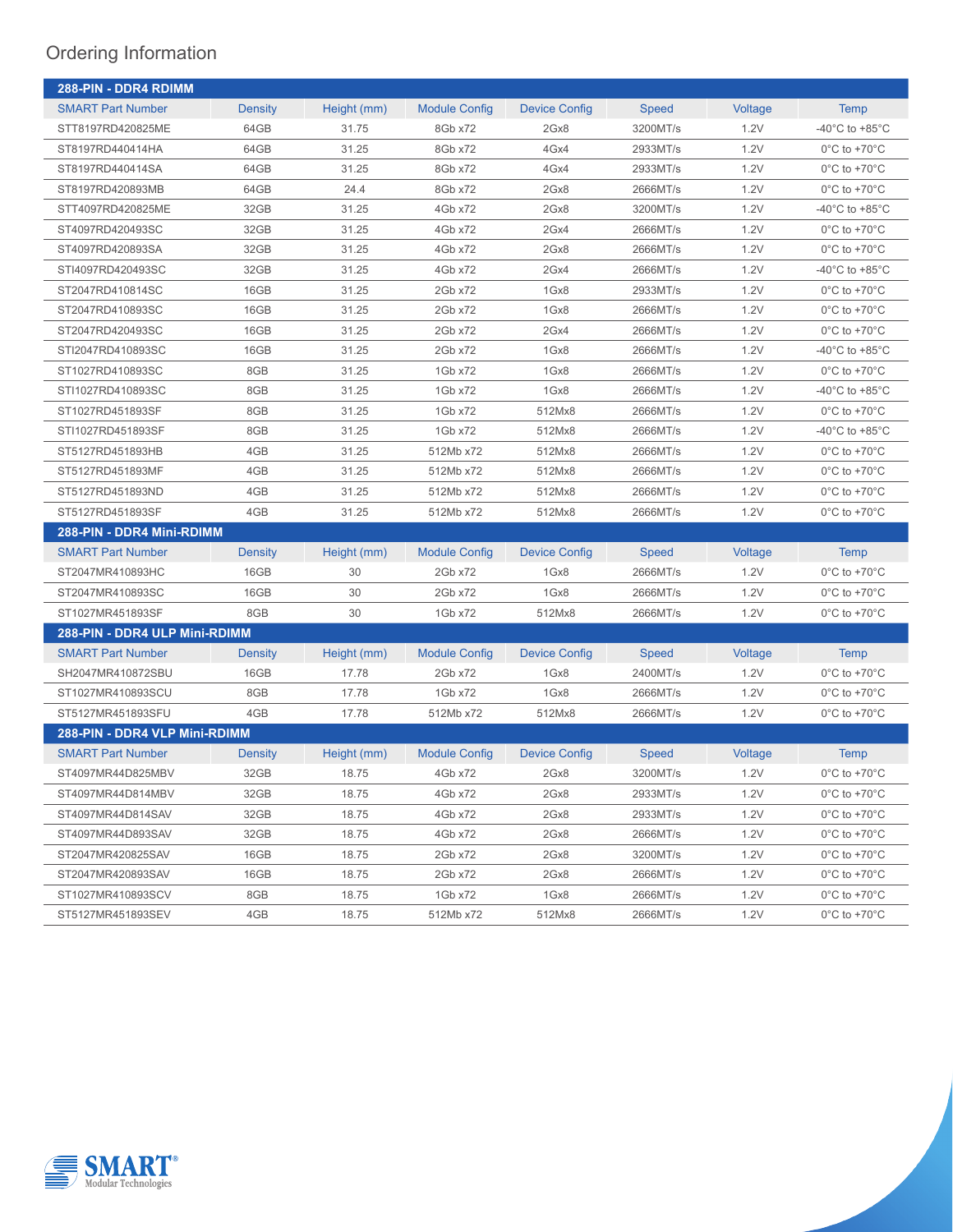| 288-PIN - DDR4 VLP RDIMM      |                |             |                      |                      |          |         |                                      |  |
|-------------------------------|----------------|-------------|----------------------|----------------------|----------|---------|--------------------------------------|--|
| <b>SMART Part Number</b>      | <b>Density</b> | Height (mm) | <b>Module Config</b> | <b>Device Config</b> | Speed    | Voltage | <b>Temp</b>                          |  |
| ST8197RD48D414MBV             | 64GB           | 18.75       | 8Gb x72              | 4Gx4                 | 2933MT/s | 1.2V    | $0^{\circ}$ C to +70 $^{\circ}$ C    |  |
| ST4097RD420825SAV             | 32GB           | 18.75       | 4Gb x72              | 2Gx8                 | 3200MT/s | 1.2V    | $0^{\circ}$ C to +70 $^{\circ}$ C    |  |
| ST4097RD440425HAV             | 32GB           | 18.75       | 4Gb x72              | 4Gx4                 | 3200MT/s | 1.2V    | $0^{\circ}$ C to +70 $^{\circ}$ C    |  |
| ST4097RD440425SAV             | 32GB           | 18.75       | 4Gb x72              | 4Gx4                 | 3200MT/s | 1.2V    | $0^{\circ}$ C to +70 $^{\circ}$ C    |  |
| ST4097RD420893HAV             | 32GB           | 18.75       | 4Gb x72              | 2Gx8                 | 2666MT/s | 1.2V    | $0^{\circ}$ C to +70 $^{\circ}$ C    |  |
| ST4097RD420893MBV             | 32GB           | 18.75       | 2Gb x72              | 2Gx8                 | 2666MT/s | 1.2V    | $0^{\circ}$ C to +70 $^{\circ}$ C    |  |
| ST4097RD420893SAV             | 32GB           | 18.75       | 4Gb x72              | 2Gx8                 | 2666MT/s | 1.2V    | $0^{\circ}$ C to +70 $^{\circ}$ C    |  |
| ST4097RD440493SAV             | 32GB           | 18.75       | 4Gb x72              | 4Gx4                 | 2666MT/s | 1.2V    | $0^{\circ}$ C to +70 $^{\circ}$ C    |  |
| ST2047RD420825SAV             | 16GB           | 18.75       | 2Gb x72              | 2Gx8                 | 3200MT/s | 1.2V    | $0^{\circ}$ C to +70 $^{\circ}$ C    |  |
| SH2047RD410893SBV             | 16GB           | 18.75       | 2Gb x72              | 1Gx8                 | 2666MT/s | 1.2V    | $0^{\circ}$ C to +70 $^{\circ}$ C    |  |
| ST2047RD410893SCV             | 16GB           | 18.75       | 2Gb x72              | 1Gx8                 | 2666MT/s | 1.2V    | $0^{\circ}$ C to +70 $^{\circ}$ C    |  |
| ST2047RD420493HCV             | 16GB           | 31.25       | 2Gb x72              | 2Gx4                 | 2666MT/s | 1.2V    | $0^{\circ}$ C to +70 $^{\circ}$ C    |  |
| ST2047RD420493SCV             | 16GB           | 18.75       | 2Gb x72              | 2Gx4                 | 2666MT/s | 1.2V    | $0^{\circ}$ C to +70 $^{\circ}$ C    |  |
| STI2047RD420493SCV            | 16GB           | 31.25       | 2Gb x72              | 2Gx4                 | 2666MT/s | 1.2V    | -40 $^{\circ}$ C to +85 $^{\circ}$ C |  |
| ST1027RD410825SCV             | 8GB            | 18.75       | 1Gb x72              | 1Gx8                 | 3200MT/s | 1.2V    | $0^{\circ}$ C to +70 $^{\circ}$ C    |  |
| ST1027RD410893SCV             | 8GB            | 18.75       | 1Gb x72              | 1Gx8                 | 2666MT/s | 1.2V    | $0^{\circ}$ C to +70 $^{\circ}$ C    |  |
| ST1027RD451893SFV             | 8GB            | 18.75       | 1Gb x72              | 512Mx8               | 2666MT/s | 1.2V    | $0^{\circ}$ C to +70 $^{\circ}$ C    |  |
| ST5127RD451893HBV             | 4GB            | 18.75       | 512Mb x72            | 512Mx8               | 2666MT/s | 1.2V    | $0^{\circ}$ C to +70 $^{\circ}$ C    |  |
| ST5127RD451893SFV             | 4GB            | 18.75       | 512Mb x72            | 512Mx8               | 2666MT/s | 1.2V    | $0^{\circ}$ C to +70 $^{\circ}$ C    |  |
| 260-PIN - DDR4 Non-ECC SODIMM |                |             |                      |                      |          |         |                                      |  |
| <b>SMART Part Number</b>      | <b>Density</b> | Height (mm) | <b>Module Config</b> | <b>Device Config</b> | Speed    | Voltage | <b>Temp</b>                          |  |
| ST2046SO410893SC              | 16GB           | 30          | 2Gb x64              | 1Gx8                 | 2666MT/s | 1.2V    | $0^{\circ}$ C to +70 $^{\circ}$ C    |  |
| STI2046SO410893SC             | 16GB           | 30          | 2Gb x64              | 1Gx8                 | 2666MT/s | 1.2V    | -40 $^{\circ}$ C to +85 $^{\circ}$ C |  |
| ST1026SO410893SC              | 8GB            | 30          | 1Gb x64              | 1Gx8                 | 2666MT/s | 1.2V    | $0^{\circ}$ C to +70 $^{\circ}$ C    |  |
| ST1026SO451893SF              | 8GB            | 30          | 1Gb x64              | 512Mx8               | 2666MT/s | 1.2V    | $0^{\circ}$ C to +70 $^{\circ}$ C    |  |
| ST1027SO451893SF              | 8GB            | 30          | 1Gb x72              | 512Mx8               | 2666MT/s | 1.2V    | $0^{\circ}$ C to +70 $^{\circ}$ C    |  |
| ST5126SO451893SF              | 4GB            | 30          | 512Mb x64            | 512Mx8               | 2666MT/s | 1.2V    | $0^{\circ}$ C to +70 $^{\circ}$ C    |  |
| STB5126SO451893SF             | 4GB            | 30          | 512Mb x64            | 512Mx8               | 2666MT/s | 1.2V    | $0^{\circ}$ C to +70 $^{\circ}$ C    |  |
| STI5126SO451893SF             | 4GB            | 30          | 512Mb x64            | 512Mx8               | 2666MT/s | 1.2V    | -40 $^{\circ}$ C to +85 $^{\circ}$ C |  |
| ST2566SO421693SF              | 2GB            | 30          | 256Mb x64            | 256Mx16              | 2666MT/s | 1.2V    | $0^{\circ}$ C to +70 $^{\circ}$ C    |  |



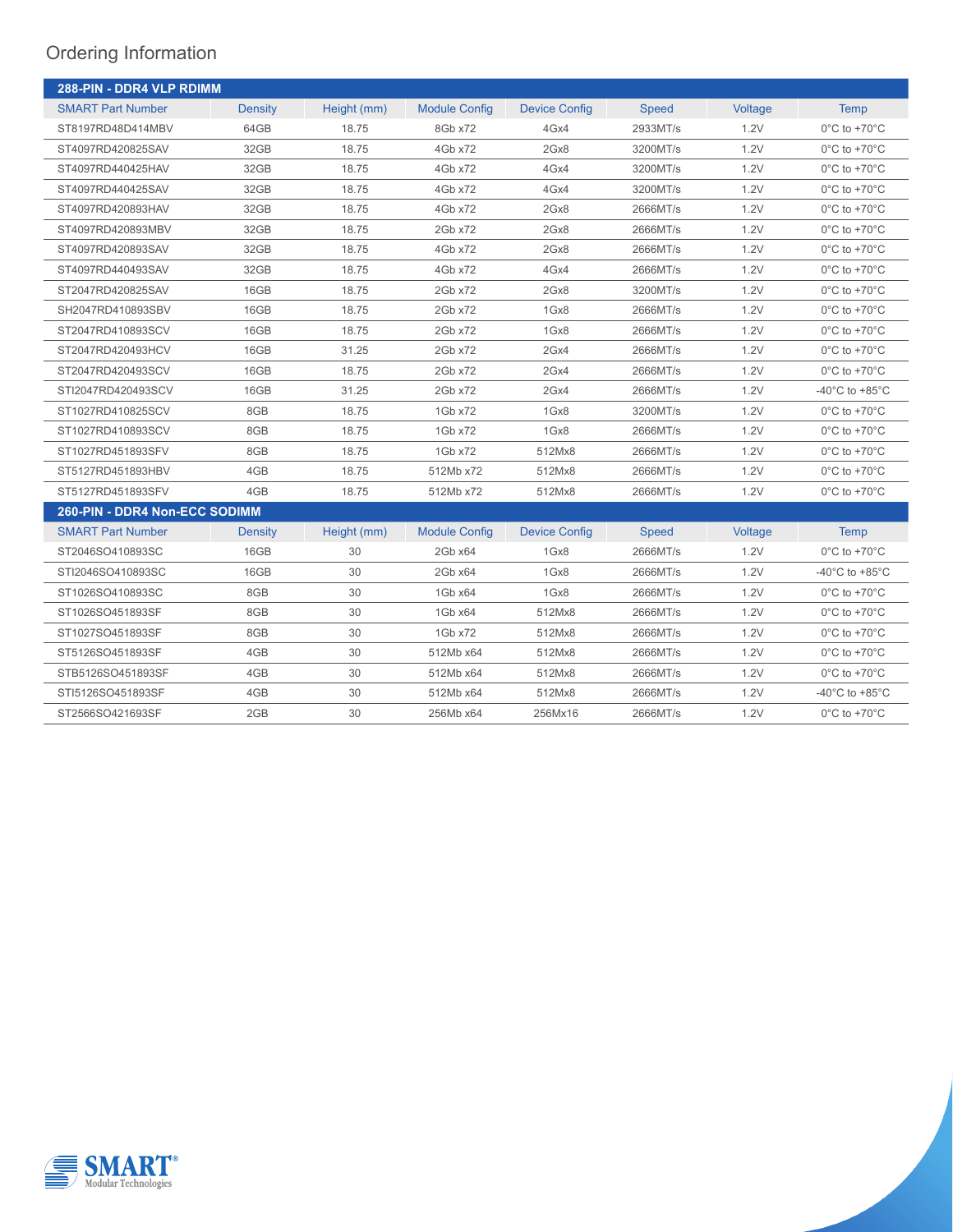| <b>260-PIN - DDR4 ECC SODIMM</b>    |                |             |                      |                      |              |         |                                      |  |
|-------------------------------------|----------------|-------------|----------------------|----------------------|--------------|---------|--------------------------------------|--|
| <b>SMART Part Number</b>            | <b>Density</b> | Height (mm) | <b>Module Config</b> | <b>Device Config</b> | <b>Speed</b> | Voltage | <b>Temp</b>                          |  |
| ST4097SO420825SA                    | 32GB           | 30          | 4Gb x72              | 2Gx8                 | 3200MT/s     | 1.2V    | $0^{\circ}$ C to +70 $^{\circ}$ C    |  |
| STI4097SO420825SA                   | 32GB           | 30          | 4Gb x72              | 2Gx8                 | 3200MT/s     | 1.2V    | -40°C to +85°C                       |  |
| ST4097SO420814SA                    | 32GB           | 30          | 4Gb x72              | 2Gx8                 | 2933MT/s     | 1.2V    | $0^{\circ}$ C to +70 $^{\circ}$ C    |  |
| STI4097SO420814SA                   | 32GB           | 30          | 4Gb x72              | 2Gx8                 | 2933MT/s     | 1.2V    | -40°C to +85°C                       |  |
| ST4097SO420893SA                    | 32GB           | 30          | 4Gb x72              | 2Gx8                 | 2666MT/s     | 1.2V    | $0^{\circ}$ C to +70 $^{\circ}$ C    |  |
| STB4097SO420893SA                   | 32GB           | 30          | 4Gb x72              | 2Gx8                 | 2666MT/s     | 1.2V    | -25°C to +85°C                       |  |
| STI4097SO420893SA                   | 32GB           | 30          | 4Gb x72              | 2Gx8                 | 2666MT/s     | 1.2V    | -40°C to +85°C                       |  |
| ST2047SO410825SC                    | 16GB           | 30          | 2Gb x72              | 1Gx8                 | 3200MT/s     | 1.2V    | $0^{\circ}$ C to +70 $^{\circ}$ C    |  |
| ST2047SO420825SA                    | 16GB           | 30          | 2Gb x72              | 2Gx8                 | 3200MT/s     | 1.2V    | $0^{\circ}$ C to +70 $^{\circ}$ C    |  |
| STI2047SO410825SC                   | 16GB           | 30          | 2Gb x72              | 1Gx8                 | 3200MT/s     | 1.2V    | -40°C to +85°C                       |  |
| ST2047SO410814SC                    | 16GB           | 30          | 2Gb x72              | 1Gx8                 | 2933MT/s     | 1.2V    | $0^{\circ}$ C to +70 $^{\circ}$ C    |  |
| STI2047SO410814SC                   | 16GB           | 30          | 2Gb x72              | 1Gx8                 | 2933MT/s     | 1.2V    | -40°C to +85°C                       |  |
| ST2047SO410893HC                    | 16GB           | 30          | 2Gb x72              | 1Gx8                 | 2666MT/s     | 1.2V    | $0^{\circ}$ C to +70 $^{\circ}$ C    |  |
| ST2047SO410893SC                    | 16GB           | 30          | 2Gb x72              | 1Gx8                 | 2666MT/s     | 1.2V    | $0^{\circ}$ C to +70 $^{\circ}$ C    |  |
| ST2047SO410893SC1                   | 16GB           | 30          | 2Gb x72              | 1Gx8                 | 2666MT/s     | 1.2V    | $0^{\circ}$ C to +70 $^{\circ}$ C    |  |
| STI2047SO410893SC                   | 16GB           | 30          | 2Gb x72              | 1Gx8                 | 2666MT/s     | 1.2V    | -40°C to +85°C                       |  |
| ST1027SO410825SC                    | 8GB            | 30          | 1Gb x72              | 1Gx8                 | 3200MT/s     | 1.2V    | $0^{\circ}$ C to +70 $^{\circ}$ C    |  |
| ST1027SO410814SC                    | 8GB            | 30          | 1Gb x72              | 1Gx8                 | 2933MT/s     | 1.2V    | $0^{\circ}$ C to +70 $^{\circ}$ C    |  |
| ST1027SO410893HC                    | 8GB            | 30          | 1Gb x72              | 1Gx8                 | 2666MT/s     | 1.2V    | $0^{\circ}$ C to +70 $^{\circ}$ C    |  |
| ST1027SO410893SC                    | 8GB            | 30          | 1Gb x72              | 1Gx8                 | 2666MT/s     | 1.2V    | $0^{\circ}$ C to +70 $^{\circ}$ C    |  |
| STI1027SO410893SC                   | 8GB            | 30          | 1Gb x72              | 1Gx8                 | 2666MT/s     | 1.2V    | -40°C to +85°C                       |  |
| STI1027SO451893SF                   | 8GB            | 30          | 1Gb x72              | 512Mx8               | 2666MT/s     | 1.2V    | -40°C to +85°C                       |  |
| ST5127SO451893SF                    | 4GB            | 30          | 512Mb x72            | 512Mx8               | 2666MT/s     | 1.2V    | $0^{\circ}$ C to +70 $^{\circ}$ C    |  |
| STI5127SO451893SF                   | 4GB            | 30          | 512Mb x72            | 512Mx8               | 2666MT/s     | 1.2V    | $-40^{\circ}$ C to $+85^{\circ}$ C   |  |
| ST5127SO451872HB                    | 4GB            | 30          | 512Mb x72            | 512Mx8               | 2400MT/s     | 1.2V    | $0^{\circ}$ C to +70 $^{\circ}$ C    |  |
| <b>288-PIN - DDR4 Non-ECC UDIMM</b> |                |             |                      |                      |              |         |                                      |  |
| <b>SMART Part Number</b>            | <b>Density</b> | Height (mm) | <b>Module Config</b> | <b>Device Config</b> | Speed        | Voltage | Temp                                 |  |
| ST2046UD420825SA                    | 16GB           | 31.25       | 2Gb x64              | 2Gx8                 | 3200MT/s     | 1.2V    | $0^{\circ}$ C to +70 $^{\circ}$ C    |  |
| ST5126UD451693SC                    | 4GB            | 31.25       | 512Mb x64            | 512Mx16              | 2666MT/s     | 1.2V    | $0^{\circ}$ C to +70 $^{\circ}$ C    |  |
| ST5126UD451893SF                    | 4GB            | 31.25       | 512Mb x64            | 512Mx8               | 2666MT/s     | 1.2V    | $0^{\circ}$ C to +70 $^{\circ}$ C    |  |
| STI5126UD451893SF                   | 4GB            | 31.25       | 512Mb x64            | 512Mx8               | 2666MT/s     | 1.2V    | -40 $^{\circ}$ C to +85 $^{\circ}$ C |  |
| 288-PIN - DDR4 ECC UDIMM            |                |             |                      |                      |              |         |                                      |  |
| <b>SMART Part Number</b>            | <b>Density</b> | Height (mm) | <b>Module Config</b> | <b>Device Config</b> | <b>Speed</b> | Voltage | <b>Temp</b>                          |  |
| ST4097UD420825SA                    | 32GB           | 31.25       | 4Gb x72              | 2Gx8                 | 3200MT/s     | 1.2V    | $0^{\circ}$ C to +70 $^{\circ}$ C    |  |
| STI4097UD420825SA                   | 32GB           | 31.25       | 4Gb x72              | 2Gx8                 | 3200MT/s     | 1.2V    | $-40^{\circ}$ C to $+85^{\circ}$ C   |  |
| ST2047UD410825SC                    | 16GB           | 31.25       | 2Gb x72              | 1Gx8                 | 3200MT/s     | 1.2V    | $0^{\circ}$ C to +70 $^{\circ}$ C    |  |
| ST2047UD410893SC                    | 16GB           | 31.25       | 2Gb x72              | 1Gx8                 | 2666MT/s     | 1.2V    | $0^{\circ}$ C to +70 $^{\circ}$ C    |  |
| STI2047UD410893SC                   | 16GB           | 31.25       | 2Gb x72              | 1Gx8                 | 2666MT/s     | 1.2V    | -40°C to +85°C                       |  |
| ST1027UD410893SC                    | 8GB            | 31.25       | 1Gb x72              | 1Gx8                 | 2666MT/s     | 1.2V    | $0^{\circ}$ C to +70 $^{\circ}$ C    |  |
| ST1027UD451893SF                    | 8GB            | 31.25       | 1Gb x72              | 512Mx8               | 2666MT/s     | 1.2V    | $0^{\circ}$ C to +70 $^{\circ}$ C    |  |
| STI1027UD410893SC                   | 8GB            | 31.25       | 1Gb x72              | 1Gx8                 | 2666MT/s     | 1.2V    | -40 $^{\circ}$ C to +85 $^{\circ}$ C |  |
| ST5127UD451893ND                    | 4GB            | 31.25       | 512Mb x72            | 512Mx8               | 2666MT/s     | 1.2V    | $0^{\circ}$ C to +70 $^{\circ}$ C    |  |
| ST5127UD451893SF                    | 4GB            | 31.25       | 512Mb x72            | 512Mx8               | 2666MT/s     | 1.2V    | $0^{\circ}$ C to +70 $^{\circ}$ C    |  |
| <b>288-PIN - DDR4 ECC ULP UDIMM</b> |                |             |                      |                      |              |         |                                      |  |
| <b>SMART Part Number</b>            | <b>Density</b> | Height (mm) | <b>Module Config</b> | <b>Device Config</b> | <b>Speed</b> | Voltage | <b>Temp</b>                          |  |
| ST4097UD420825HAU                   | 32GB           | 17.78       | 4Gb x72              | 2Gx8                 | 3200MT/s     | 1.2V    | $0^{\circ}$ C to +70 $^{\circ}$ C    |  |
| ST4097UD420825SAU                   | 32GB           | 17.78       | 4Gb x72              | 2Gx8                 | 3200MT/s     | 1.2V    | $0^{\circ}$ C to +70 $^{\circ}$ C    |  |
| ST4097UD420893HAU                   | 32GB           | 17.78       | 4Gb x72              | 2Gx8                 | 2666MT/s     | 1.2V    | $0^{\circ}$ C to +70 $^{\circ}$ C    |  |
| STI4097UD420893SAU                  | 32GB           | 17.78       | 4Gb x72              | 2Gx8                 | 2666MT/s     | 1.2V    | -40°C to +85°C                       |  |
| ST2047UD410893SCU                   | 16GB           | 17.78       | 2Gb x72              | 1Gx8                 | 2666MT/s     | 1.2V    | $0^{\circ}$ C to +70 $^{\circ}$ C    |  |